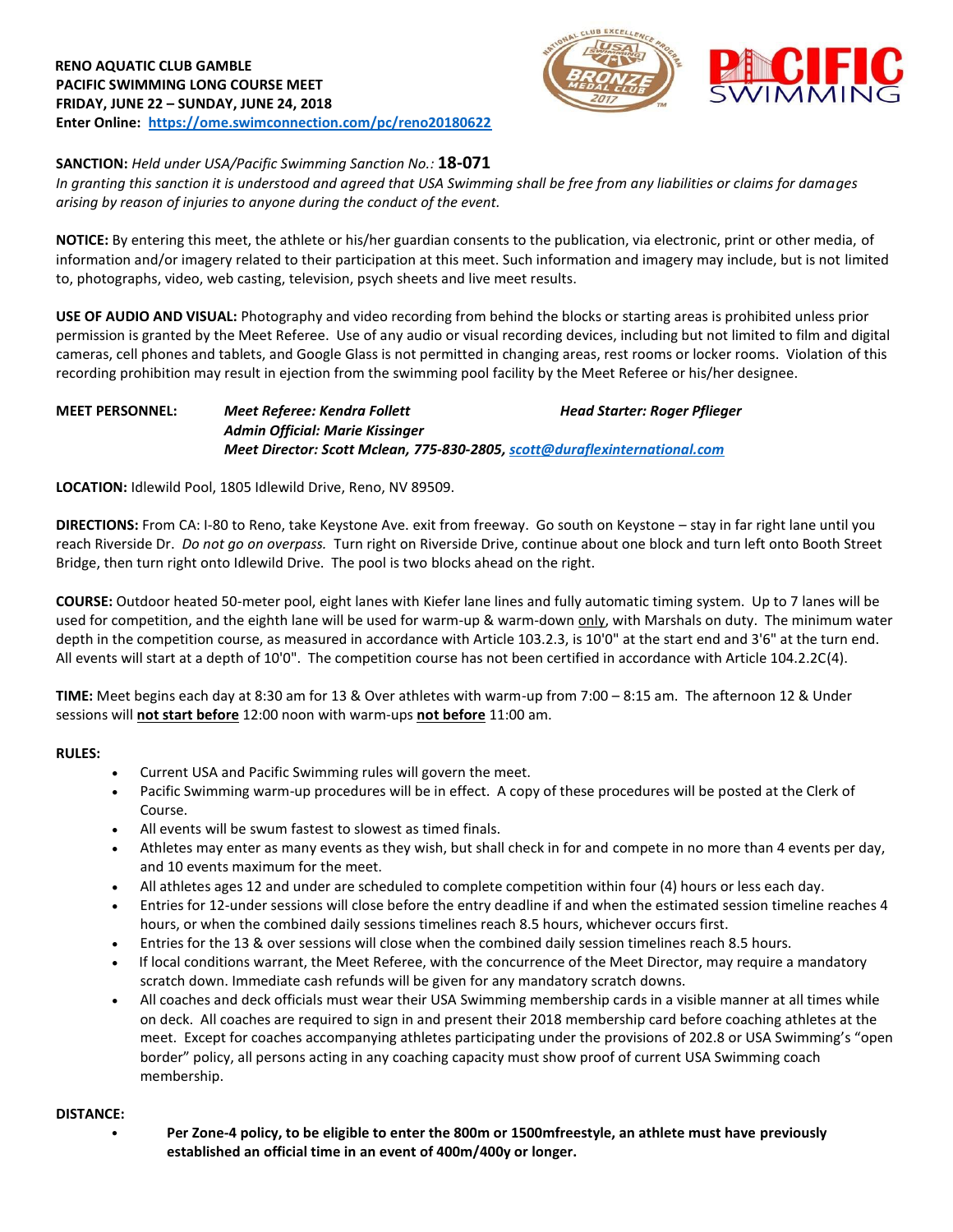- **All athletes entered in the 800m and/or 1500m freestyle must be checked in by 10:00 am on Friday and Saturday for the 13 & over session and by 2:00 pm on Friday for the 12 & Under session, otherwise they will be considered scratched from the event.**
- The 800m and 1500m freestyle will be swum alternating women's and men's heats.
- All athletes in the 800m and/or 1500m freestyle must provide their own timers and lap counters.
- At the Meet Referee's discretion, the 800m and 1500m freestyle may be swum with 2 athletes per lane using semiautomatic or manual timing.

**UNACCOMPANIED ATHLETES:** Any USA Swimming athlete-member competing at the meet must be accompanied by a USA Swimming member-coach for the purposes of athlete supervision during warm-up, competition and warm-down. If a coach-member of the athlete's USA Swimming Club does not attend the meet to serve in said supervisory capacity, it is the responsibility of the athlete or the athlete's legal guardian to arrange for supervision by a USA Swimming member-coach. The Meet Director or Meet Referee may assist the athlete in making arrangements for such supervision; however, it is recommended that such arrangements be made in advance of the meet by the athlete's USA Swimming Club Member-Coach.

**RACING STARTS:** Each athlete must be certified by a USA Swimming member-coach as being proficient in performing a racing start, or must start the race in the water. It is the responsibility of the athlete or the athlete's legal guardian to ensure compliance with this requirement.

**RESTRICTIONS:** The following prohibitions apply to all areas of the meet venue including the pool deck, locker rooms, spectator seating, standing areas, and all areas used by athletes during the meet and during warm-up periods

- No smoking or use of tobacco products.
- No sale or use of alcoholic beverages.
- No glass containers.
- No propane heaters.
- No animals except working service animals.
- Deck changes are prohibited.
- There will be closed areas of the deck. Cooperation of athletes, families, and coaches will be appreciated.
- Destructive devices, to include but not limited to, explosive devices and equipment, firearms (open or concealed), blades, knives, mace, stun guns and blunt objects are strictly prohibited in the swimming facility and its surrounding areas. If observed, the Meet Referee or his/her designee may ask that these devices be stored safely away from the public or removed from the facility. Noncompliance may result in the reporting to law enforcement authorities and ejection from the facility. Law enforcement officers (LEO) are exempt per applicable laws.
- Operation of a drone, or any other flying apparatus, is prohibited over the venue (pools, athlete/coach areas, spectator areas and open ceiling locker rooms) any time athletes, coaches, officials and/or spectators are present.

#### **ELIGIBILITY:**

- Athletes must be current athlete members of USA Swimming and enter their name and registration number exactly as they are shown in their USA Swimming Registration. If this is not done, it may be difficult to match the athlete with the registration and times database. The meet host will check all athlete registrations against the SWIMS database and if not found to be registered, the Meet Director shall accept the registration at the meet (a \$10 surcharge will be added to the regular registration fee). Duplicate registrations will be refunded by mail.
- Entries with **"NO TIME" will be ACCEPTED (Exception – 800m and 1500m freestyle. See Distance Rules).**
- Disabled athletes are welcome to attend this meet and should contact the Meet Director or Meet Referee regarding any special accommodations on entry times and seeding per Pacific Swimming policy.
- Athletes 19 years of age and over may compete in the meet for time only, no awards.
- The athlete's age will be the age of the athlete on the first day of the meet.

**ENTRY TIMES:** Entries must be submitted using the athlete's best long-course meters time for each event. All entry times must be submitted in long-course meters.

**ENTRY FEES:** \$4.00 per event plus an \$11.00 participation fee per athlete to help cover meet expenses. Entries will be rejected if payment is not sent at time of request. No refunds will be made, except mandatory scratch downs.

**ENTRY DEADLINES:** Entries for each session will close by the applicable deadline listed below, **or when a session becomes full and is closed early per the rules section above, whichever is first.** NO LATE ENTRIES WILL BE ACCEPTED. NO DECK ENTRIES OR ENTRY CHANGES WILL BE ALLOWED. **Check <https://ome.swimconnection.com/pc/reno20180622> for session open or closed status.**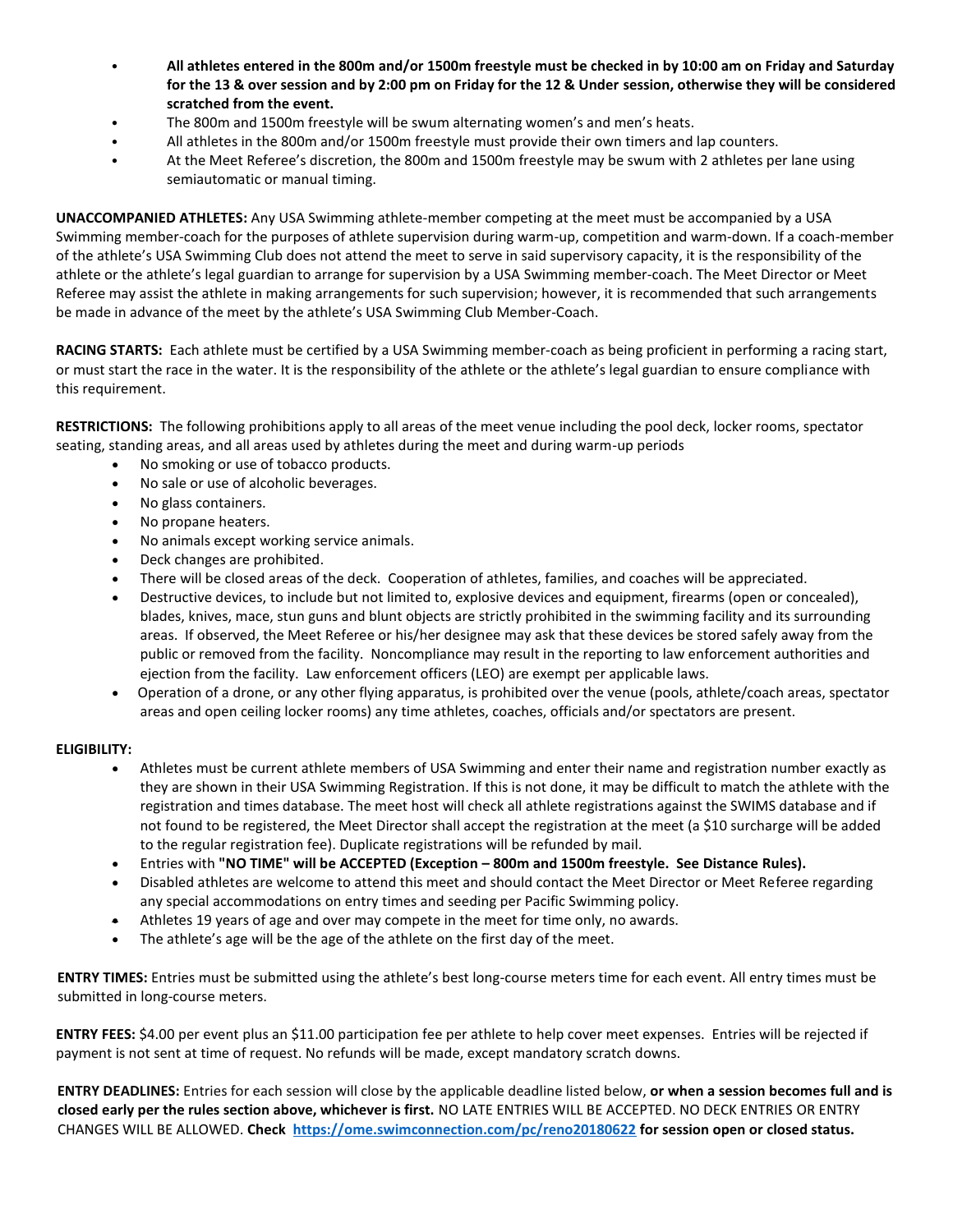**ONLINE ENTRIES:** Enter online at **<https://ome.swimconnection.com/pc/reno20180622>** [to](http://ome.swimconnection.com/pc/RENO20160624) receive an immediate entry confirmation. The "billing information" email should be brought to the meet as proof of entry. This method requires payment by credit card. Swim Connection, LLC charges a processing fee for this service, equal to \$1 per athlete plus 5% of the total Entry Fees. Please note that the processing fee is a separate fee from the Entry Fees. If you do not wish to pay the processing fee, enter the meet using a mail entry. **Entering online is a convenience, is completely voluntary, and is in no way required or expected of an athlete by Pacific Swimming.** Online entries will not be accepted after **Wednesday, June 13, 2018 at 11:59 PM.**

**MAILED ENTRIES**: Entries must be on the attached consolidated entry form. Forms must be filled out completely and printed clearly with athlete's best long-course meters times. Entries must be postmarked by midnight, Monday, **June 11, 2018** *and may be rejected if a session is already full before those dates***.** No late entries will be accepted. Requests for confirmation of receipt of entries should include a self-addressed envelope. If sent by Express Mail or FEDEX indicate \*NO SIGNATURE REQUIRED FOR DELIVERY.\* No signature will be available for mailed entries. **Make check payable to**: **Reno Aquatic Club. Mail entries to the following address: Reno Aquatic Club, P.O. Box 7064. Reno, NV 89510**

**CHECK-IN:** The meet will be deck seeded. Athletes must check-in at the Clerk-of-Course. The first two events of each session will close 30 minutes before the scheduled start of the session. The remaining events shall be closed for seeding no earlier than 30 minutes prior to the estimated time of the start of the first heat of the event, except for the 800m and 1500m freestyle events. Please see the distance rules for special check-in times. Athletes who do not check in will not be seeded and will not be allowed to compete in that event.

**SCRATCHES:** Any athletes not reporting for or competing in an individual timed final event that they have checked in for shall not be penalized. Athletes who must withdraw from an event after it is seeded are requested to inform the referee immediately.

**AWARDS:** Custom medals/ribbons will be awarded to the top 8 places in the 8 & Under, 9-10, and 11-12 age groups. There will be no individual event awards for the 13-over group. High point will be awarded for first place for boys and girls in 8 & under, 9-10, 11- 12 age groups.

**SCORING:** Individual. 20, 17, 16, 15, 14, 13, 12, 11, 9, 7, 6, 5, 4, 3, 2, 1

**ADMISSION:** Free. A three-day program will be available for \$5.00

**SNACK BAR & HOSPITALITY:** A snack bar will be available all three days. BREAKFAST WILL BE AVAILABLE EACH DAY. Hospitality and lunches will be served to all working officials and coaches.

**MINIMUM OFFICIALS:** All available USA Swimming member certified officials are welcomed and encouraged to work at this meet. As the number of certified officials allows, interested parents/trainees are also welcome to shadow working officials for education and/or mentoring. Participating clubs are *requested* to provide at least the following number of certified and carded officials for each session:

| Club athletes entered in session | Trained and carded officials requested |
|----------------------------------|----------------------------------------|
| $1 - 10$                         |                                        |
| $11 - 25$                        |                                        |
| $26 - 50$                        |                                        |
| $51 - 75$                        |                                        |
| 76-100                           |                                        |
| 101 or more                      |                                        |

**TIMERS:** Clubs will be assigned lanes based on the number of athletes from each club (host club will not be expected to time). All athletes in the 800M Free and 1500M Free must provide their own timers and lap counters.

**LODGING:** For lodging information and fun activities to do while attending the Reno Gamble, please visit RenoAquaticClub.org.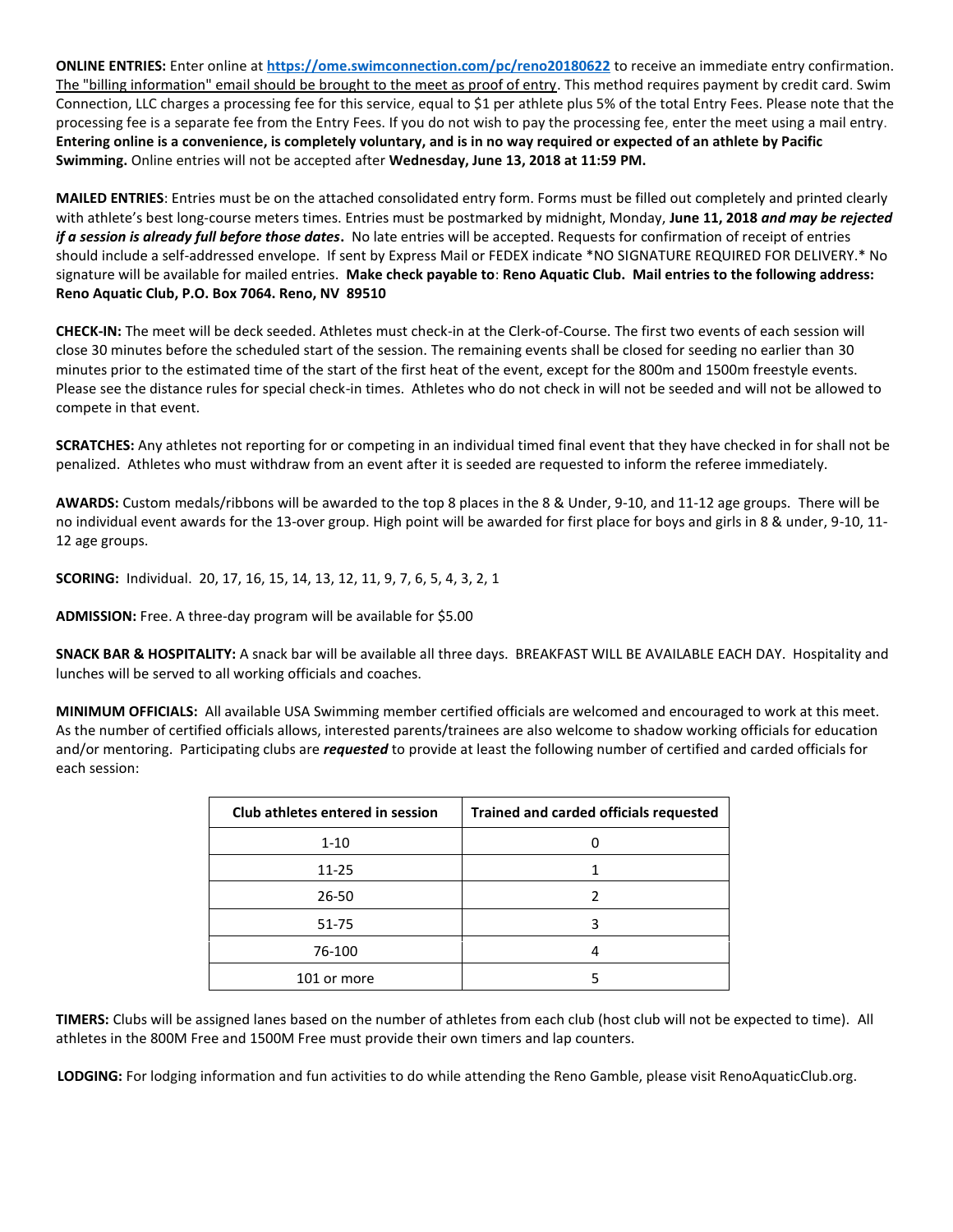## **Reno Gamble 2018**

# **Order of Events**

| Girl's                           | <b>Description</b>                  | Boy's |                   |  |  |  |  |
|----------------------------------|-------------------------------------|-------|-------------------|--|--|--|--|
| Event<br>#                       | Age Group                           | Event | <b>Event</b><br># |  |  |  |  |
| Friday morning 13 & over session |                                     |       |                   |  |  |  |  |
|                                  | 1 13 & Over 400 IM                  |       | 2                 |  |  |  |  |
|                                  | 3 13 & Over 100 Free                |       | 4                 |  |  |  |  |
|                                  | 5 13 & Over 200 Back                |       | 6                 |  |  |  |  |
|                                  | 7 13 & Over 100 Breast              |       | 8                 |  |  |  |  |
|                                  | 9 13 & Over 1500 Free               |       | 10                |  |  |  |  |
|                                  | Friday afternoon 12 & under session |       |                   |  |  |  |  |
|                                  | 11 11 & 12 400 IM                   |       | 12                |  |  |  |  |
|                                  | 13 10 & Under 100 Free              |       | 14                |  |  |  |  |
|                                  | 15 11 & 12 100 Free                 |       | 16                |  |  |  |  |
|                                  | 17 10 & Under 100 Breast            |       | 18                |  |  |  |  |
|                                  | 19 11 & 12 100 Breast               |       | 20                |  |  |  |  |
|                                  | 21 8 & Under 50 Back                |       | 22                |  |  |  |  |
|                                  | 23 11 & 12 50 Back                  |       | 24                |  |  |  |  |
|                                  | 25 9 & 10 50 Back                   |       | 26                |  |  |  |  |
|                                  | 27 11 & 12 800 Free                 |       | 28                |  |  |  |  |

| Girl's<br><b>Description</b> |                                     | Boy's          | Girl's     | <b>Description</b>                    |                | Boy's             | Girl's     |                                     | <b>Description</b> |                   |
|------------------------------|-------------------------------------|----------------|------------|---------------------------------------|----------------|-------------------|------------|-------------------------------------|--------------------|-------------------|
| Event<br>#                   | <b>Age Group</b><br>Event           | Event<br>#     | Event<br># | Age<br>Group                          | <b>Event</b>   | <b>Event</b><br># | Event<br># | Age<br>Group                        | <b>Event</b>       | <b>Event</b><br># |
|                              | Friday morning 13 & over session    |                |            | Saturday morning 13 & over session    |                |                   |            | Sunday morning 13 & over session    |                    |                   |
|                              | 1 13 & Over 400 IM                  | $\overline{2}$ | 29         | 13 & Over                             | 200 Free       | 30                | 57         | 13 & Over                           | 200 IM             | 58                |
|                              | 3 13 & Over 100 Free                | 4              | 31         | 13 & Over                             | 200 Breast     | 32                | 59         | 13 & Over                           | 50 Free            | 60                |
|                              | 5 13 & Over 200 Back                | 6              | 33         | 13 & Over                             | 100 Back       | 34                | 61         | 13 & Over                           | 400 Free           | 62                |
|                              | 7 13 & Over 100 Breast              | 8              | 35         | 13 & Over                             | <b>200 Fly</b> | 36                | 63         | 13 & Over                           | <b>100 Fly</b>     | 64                |
|                              | 9 13 & Over 1500 Free               | 10             | 37         | 13 & Over                             | 800 Free       | 38                |            |                                     |                    |                   |
|                              | Friday afternoon 12 & under session |                |            | Saturday afternoon 12 & under session |                |                   |            | Sunday afternoon 12 & under Session |                    |                   |
|                              | 11 11 & 12 400 IM                   | 12             | 39         | 12 & Under                            | 200 Free       | 40                | 65         | 12 & Under                          | 200 IM             | 66                |
|                              | 13 10 & Under 100 Free              | 14             | 41         | 8 & Under                             | 50 Breast      | 42                | 67         | 8 & Under                           | 50 Free            | 68                |
|                              | 15 11 & 12 100 Free                 | 16             | 43         | 9 & 10                                | 50 Breast      | 44                | 69         | 11 & 12                             | 50 Free            | 70                |
|                              | 17 10 & Under 100 Breast            | 18             | 45         | 11 & 12                               | 50 Breast      | 46                | 71         | 9 & 10                              | 50 Free            | 72                |
|                              | 19 11 & 12 100 Breast               | 20             | 47         | 10 & Under                            | 100 Back       | 48                | 73         | 11 & 12                             | <b>100 Fly</b>     | 74                |
|                              | 21 8 & Under 50 Back                | 22             | 49         | 11 & 12                               | 100 Back       | 50                | 75         | 10 & Under                          | 100 Fly            | 76                |
|                              | 23 11 & 12 50 Back                  | 24             | 51         | 8 & Under                             | <b>50 Fly</b>  | 52                | 77         | 11 & 12                             | 400 Free           | 78                |
|                              | 25 9 & 10 50 Back                   | 26             | 53         | 9 & 10                                | <b>50 Fly</b>  | 54                |            |                                     |                    |                   |
|                              | 27 11 & 12 800 Free                 | 28             | 55         | 11 & 12                               | <b>50 Fly</b>  | 56                |            |                                     |                    |                   |

**June 22, 2018 June 23, 2018 June 24, 2018**

| Girl's                              | <b>Description</b>   | Boy's          |                   |  |  |  |  |  |
|-------------------------------------|----------------------|----------------|-------------------|--|--|--|--|--|
| <b>Event</b><br>#                   | Age<br>Group         | <b>Event</b>   | <b>Event</b><br># |  |  |  |  |  |
| Sunday morning 13 & over session    |                      |                |                   |  |  |  |  |  |
| 57                                  | <b>13 &amp; Over</b> | 200 IM         | 58                |  |  |  |  |  |
| 59                                  | 13 & Over            | 50 Free        | 60                |  |  |  |  |  |
| 61                                  | <b>13 &amp; Over</b> | 400 Free       | 62                |  |  |  |  |  |
| 63                                  | 13 & Over            | <b>100 Fly</b> | 64                |  |  |  |  |  |
|                                     |                      |                |                   |  |  |  |  |  |
| Sunday afternoon 12 & under Session |                      |                |                   |  |  |  |  |  |
| 65                                  | 12 & Under           | 200 IM         | 66                |  |  |  |  |  |
| 67                                  | 8 & Under            | 50 Free        | 68                |  |  |  |  |  |
| 69                                  | 11 & 12              | 50 Free        | 70                |  |  |  |  |  |
| 71                                  | 9 & 10               | 50 Free        | 72                |  |  |  |  |  |
| 73                                  | 11 & 12              | <b>100 Fly</b> | 74                |  |  |  |  |  |
| 75                                  | 10 & Under           | <b>100 Fly</b> | 76                |  |  |  |  |  |
| 77                                  | 11 & 12              | 400 Free       | 78                |  |  |  |  |  |
|                                     |                      |                |                   |  |  |  |  |  |
|                                     |                      |                |                   |  |  |  |  |  |